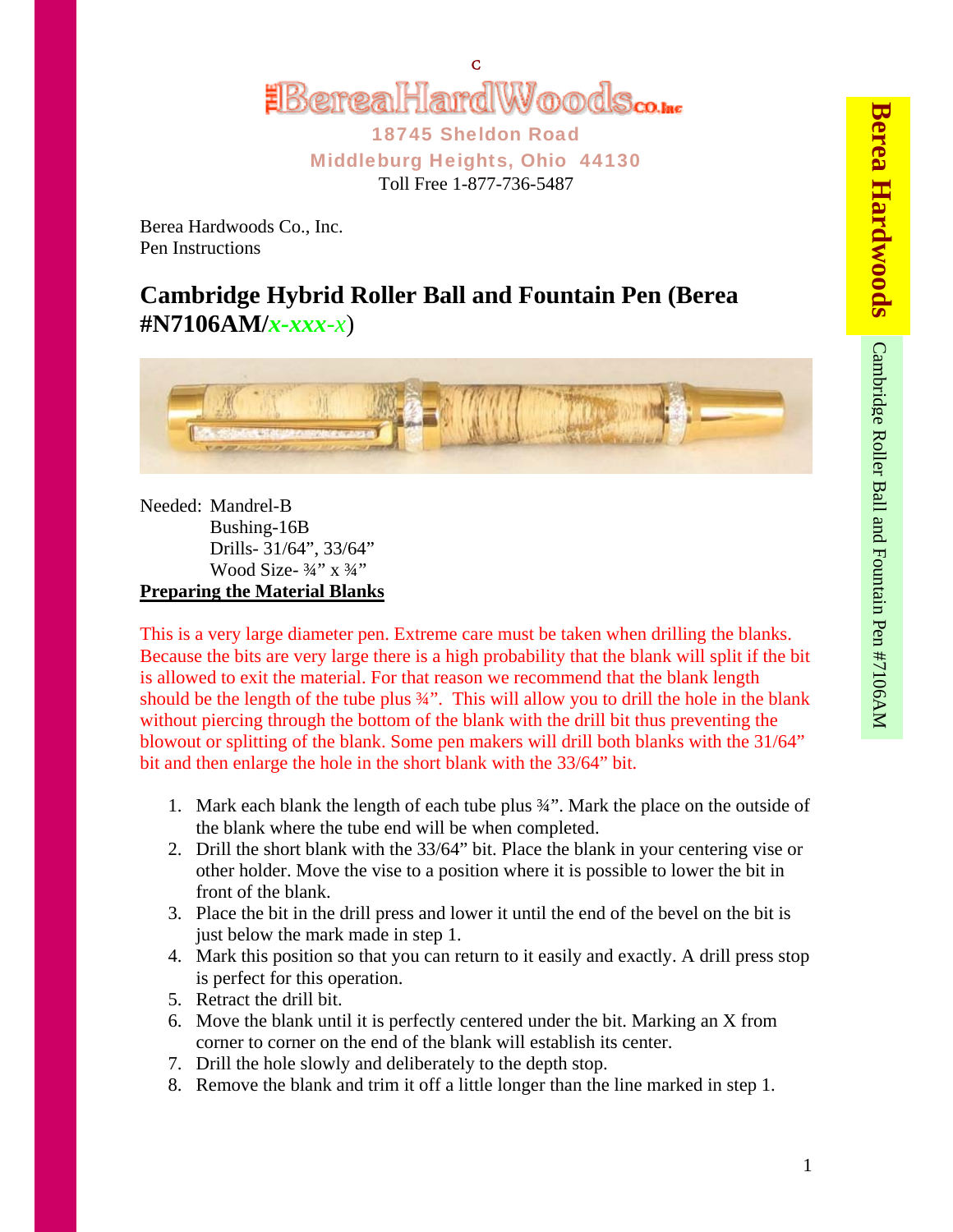- 9. Drill the long blank with the 31/64" bit. Place the blank in your centering vise or other holder. Move the vise to a position where it is possible to lower the bit in front of the blank.
- 10. Place the bit in the drill press and lower it until the bevel on the bit is just below the mark made in step 1.
- 11. Mark this position so that you can return to it easily and exactly. A drill press stop is perfect for this operation.
- 12. Retract the drill bit.
- 13. Move the blank until it is perfectly centered under the bit.
- 14. Drill the hole slowly and deliberately to the depth stop.
- 15. Remove the blank and trim off a little longer than the line marked in step 1.
- 16. Polish the brass tubes with sandpaper. This can be done by hand or on a power machine such as a belt sander. The purpose of the sanding is to clean off the oxidation and roughen the tube so that the glue will have a better adhesion surface.
- 17. Plug the ends of the tubes with the material of your choice. Some use base wax or Play Dough or even a slice of potato. Just push the ends of the tubes into a thin section of the material. This will form a plug to keep the glue from getting into the tube.
- 18. Clean the tube, after plugging, with acetone or alcohol on a rag.
- 19. Prepare your glue. We recommend two part epoxy glue that is available in all hardware stores. Use a fast drying type, one hour or less. Be sure to mix it thoroughly. (A Post-it Note Pad makes an excellent mixing place. When you are finished just tear it off and throw it away.) Polyurethanes and thick flexible CA's can be used, but they each have their drawbacks.
- 20. Place some of the epoxy into the blank using a small piece of dowel or other small stick.
- 21. Roll the appropriate tube in the epoxy.
- 22. Insert the tube with a twisting motion until it is almost in the material blank. Then use the dowel to push it until the end is flush with the blank. Use the stick to rake off the excess glue even with the blank and the tube.
- 23. Push the brass tube through the blank until the other end is flush with the blank. Then rake the glue flush with that end. Now push the tube back into the blank until the tube is equidistant between both ends of the blank.
- 24. Move it aside for 60 minutes until the epoxy has had time to reach its maximum strength.
- 25. If you are using CA glue, the wait is much shorter. When using polyurethane the wait will be about 24 hours.
- 26. When the glue has cured use a hobby knife to remove the plugs from the ends. It is also a good idea to clean the tubes with a brass gun cleaning brush to remove any glue that may have gotten into the tubes.
- 27. Not cleaning out all glue from the tubes is the most common cause of pen failure. BE CERTAIN that all dried glue is removed from inside the tubes before proceeding.
- 28. Using a barrel trimmer of the proper size, face off the ends of the blanks until you can just see the bright brass end of the tube. STOP facing at this point. Your pen's proper operation is dependent on having the proper length tubes. This facing operation can also be done with the proper jig and a disk or belt sander.
- 29. Not having the proper tube length is the #2 cause of pen failure. Sanding, on a disk sander, using a jig to hold the tube square with the disk, is a more sure way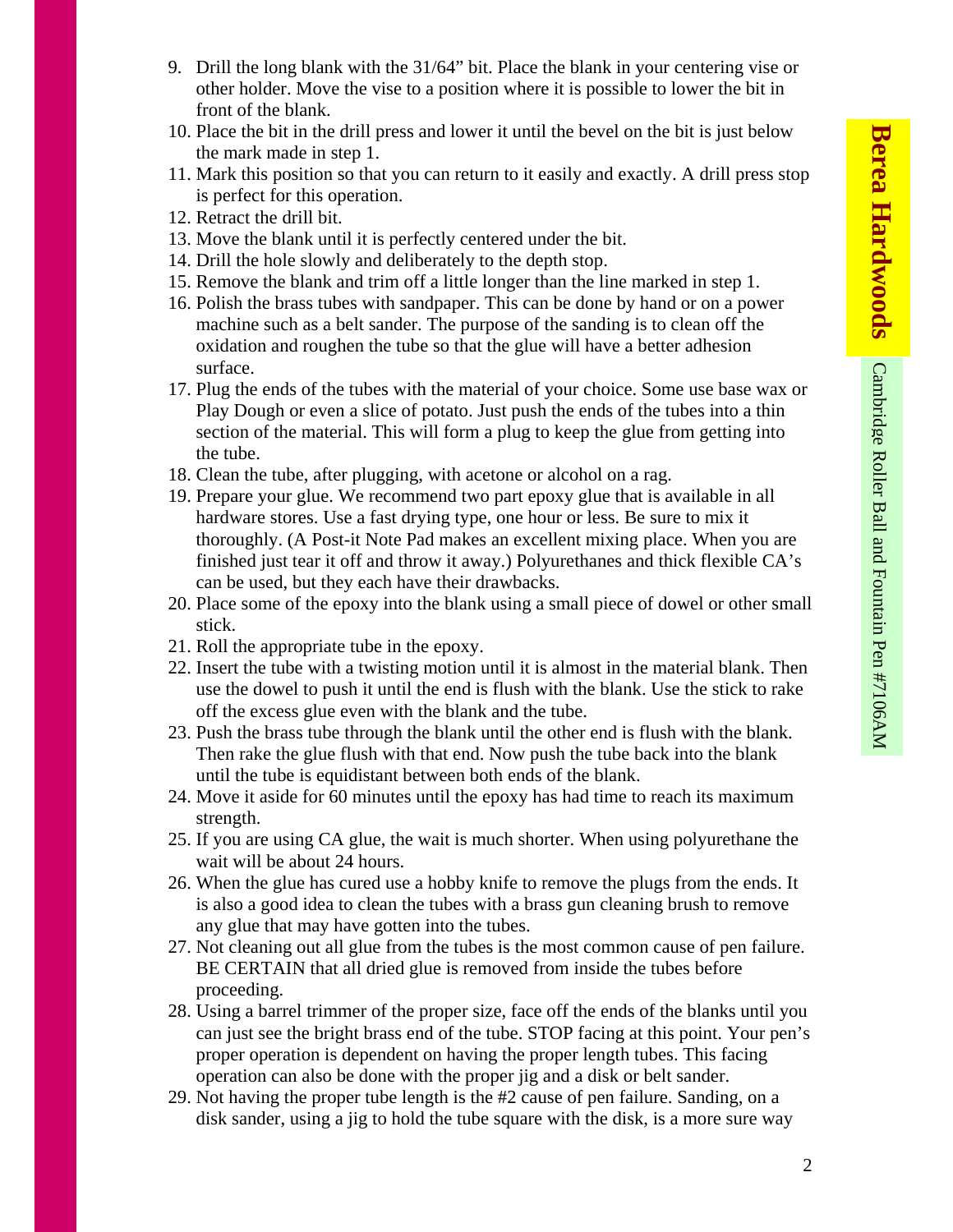of getting the proper length. It should be tried if you have any doubt as to your abilities to square the material with the barrel trimmer.

30. Another good method of squaring the ends of the blank is to turn the blank until it is just round. Using a miter gauge to maintain the blank perpendicular to the sanding disk, just touch the ends to the disk. Once the blanks are square and you can see the ends of the tubes brighten, then return the blanks to the mandrel and finish the turning until the desired contour is accomplished.

## **Turning the Material Blanks**



- 1. Assemble the blanks on the mandrel with the right bushings in the right place. The right bushing can be found by comparing the diameter of the bushing to the piece of hardware that will be placed in that place. For instance, the bushing that is the same size as the clip will fit on the end of the blank that will eventually become the top of the cap.
- 2. Tighten the tailstock before tightening the blanks on the mandrel. This will center the mandrel first. Then tighten the nut that holds the blanks.
- 3. Turn the blanks to the desired contour making sure that the area next to the bushing is turned to the size of the adjacent bushing.
- 4. After turning the blank, sand the surface in progressive steps until you get to 400 or 500 grit.
- 5. If a higher polish finish is desired continue sanding with Micro Mesh through 12000 grit.
- 6. Apply the finish of your choice and polish.
- 7. Remove the blanks from the mandrel.



## **Assembling the Pen**

Please refer to the Pen Parts diagram above.

The third most common error resulting in a non-functional or damaged pen is the misalignment of the parts when pressing them in place. The use of a good pen press or small arbor press is recommended, but it can be accomplished with a good "C" clamp and much care. When pressing in the various parts, by any means, BE SURE that the parts are straight and in line with the blanks. If the part is cocked or otherwise misaligned, at the very least, a poor fitting pen will result. At the worst, you may have a pen that is not usable. Exercise caution here!